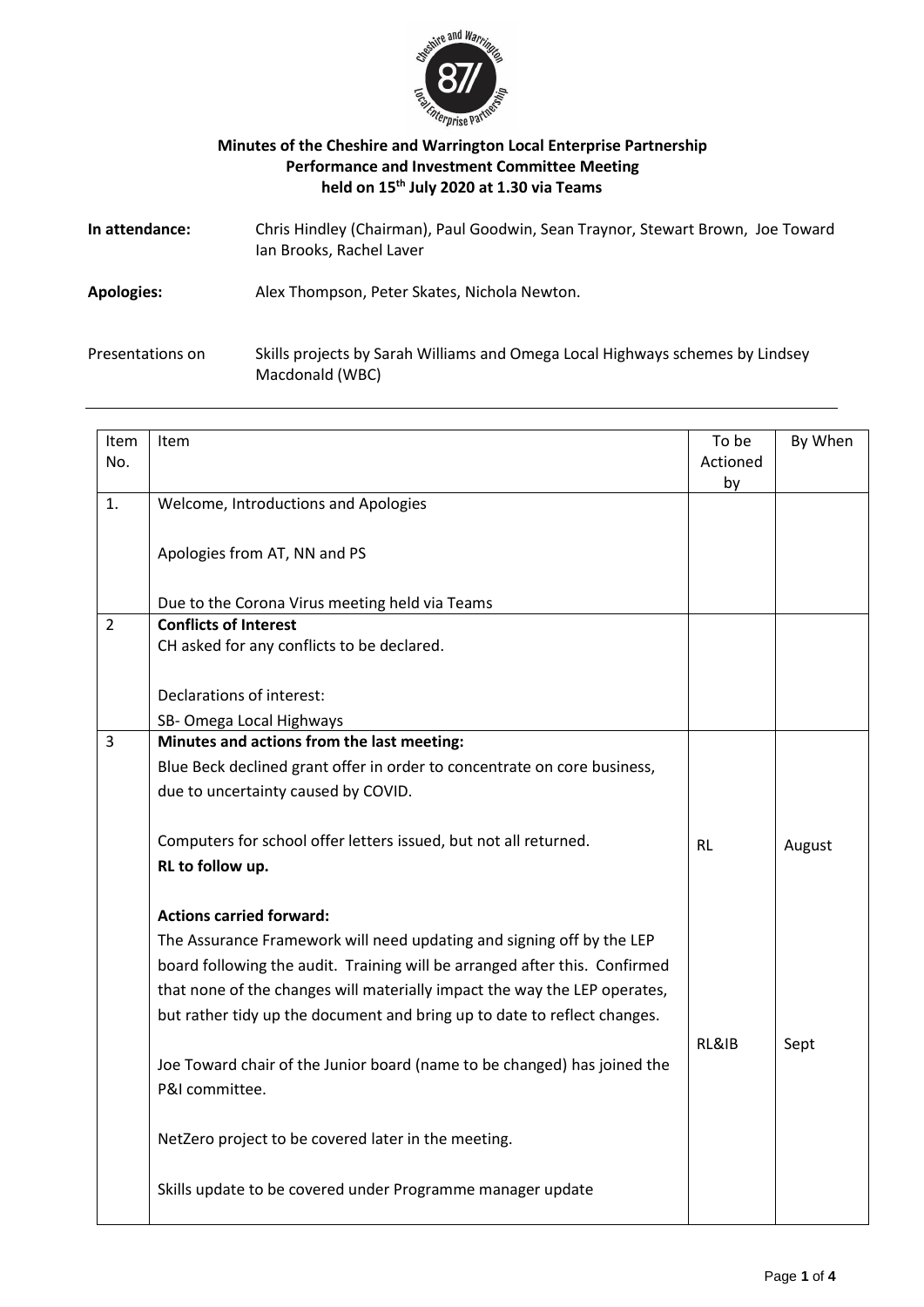|   | As agreed project update report now includes RAG rating with direction of<br>travel.                                                                                                                                                        |  |
|---|---------------------------------------------------------------------------------------------------------------------------------------------------------------------------------------------------------------------------------------------|--|
|   | Minutes approved.                                                                                                                                                                                                                           |  |
| 4 | <b>Skills Bids.</b>                                                                                                                                                                                                                         |  |
|   | SW gave an overview of the bids received.                                                                                                                                                                                                   |  |
|   | <b>Widening Access project:</b>                                                                                                                                                                                                             |  |
|   | Keen that project could scale up work that the LEP does and integrate with<br>other skills projects                                                                                                                                         |  |
|   | <b>BCR 5.4:1</b>                                                                                                                                                                                                                            |  |
|   | Project plan now received in detail                                                                                                                                                                                                         |  |
|   | Breakdown of contributions by partners required.                                                                                                                                                                                            |  |
|   | Which partner will lead on the procurement of the kit need to be clarified.                                                                                                                                                                 |  |
|   | CH asked if existing performance of bidders on existing skills projects<br>considered. No. Concern from some members that projects already<br>behind won't be able to deliver on this.                                                      |  |
|   | PG asked how is Cheshire East being covered. Macclesfield College not<br>included as partner but bodies across C&W being engaged so Cheshire East<br>should benefit. SW confirmed that Macclesfield College could be part of<br>the project |  |
|   | Committee agreed ratification of the approval with the following<br>conditions:<br>Recommendations:                                                                                                                                         |  |
|   | Confirmation that the project is state-aid compliant                                                                                                                                                                                        |  |
|   | Evaluation at end of first year and fifth year and results disseminated                                                                                                                                                                     |  |
|   | Breakdown of planned revenue to be provided                                                                                                                                                                                                 |  |
|   | Outstanding query regarding steering group - will have independent and<br>community representative. Recommendation that the external rep chairs<br>committee.                                                                               |  |
|   |                                                                                                                                                                                                                                             |  |
|   | Digitalisation of construction.-                                                                                                                                                                                                            |  |
|   | Speed up uptake of technology. Hub and Spoke proposal to cover Cheshire                                                                                                                                                                     |  |
|   | and Warrington.                                                                                                                                                                                                                             |  |
|   | SW highlighted outstanding concerns. True collaboration and that all                                                                                                                                                                        |  |
|   | partners benefitting equally. Still concern about the Hub (WVR)                                                                                                                                                                             |  |
|   | benefitting disproportionately.                                                                                                                                                                                                             |  |
|   | Breakdown of funding £140k to hub and £30k to each of the other 4<br>partner organisations - need to see added value of the hub. They'll be co-                                                                                             |  |
|   | ordinating different events, e.g. business breakfast, short awareness                                                                                                                                                                       |  |
|   | sessions.                                                                                                                                                                                                                                   |  |
|   | Que whether some of the events be done by spokes and therefore is the<br>funding distributed fairly?                                                                                                                                        |  |
|   | Need to look at delivery capability of partners and track record.                                                                                                                                                                           |  |
|   |                                                                                                                                                                                                                                             |  |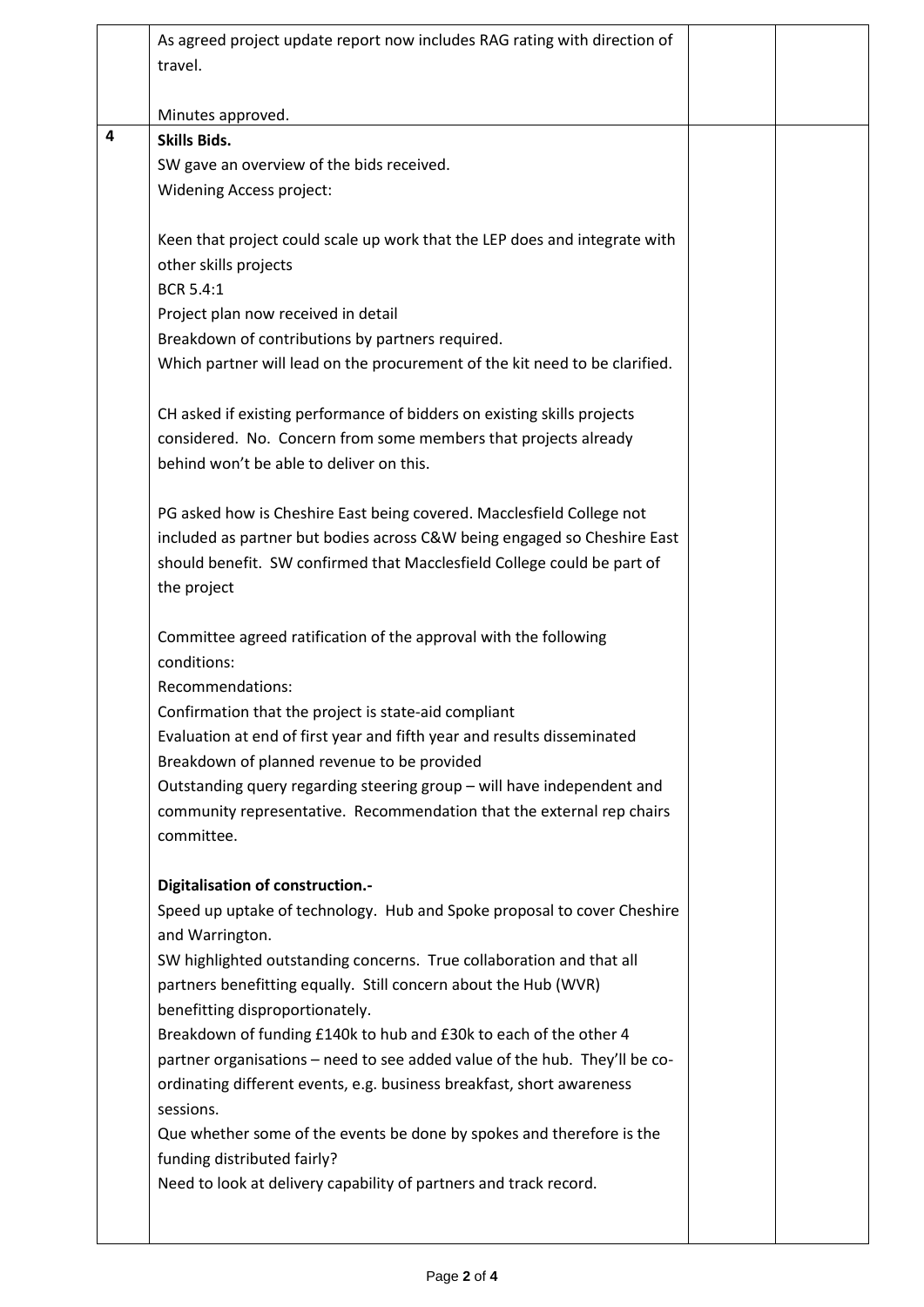|                | SW, confirmed this project includes all colleges. New area for Macclesfield<br>College which doesn't currently deliver construction.<br>Committee agreed ratification of the approval with the following<br>conditions:<br>Recommendations:<br>Partnership provides reassurance by providing a joint presentation to E&S<br>Consideration to split of funding between hub and spokes.<br>Outputs need to be shown for 20/21.<br>Evaluation year 1 and 5 for dissemination<br>State-aid compliance | <b>SW</b><br><b>RL</b> | July<br>July |
|----------------|---------------------------------------------------------------------------------------------------------------------------------------------------------------------------------------------------------------------------------------------------------------------------------------------------------------------------------------------------------------------------------------------------------------------------------------------------------------------------------------------------|------------------------|--------------|
|                | SW to follow up the recommendations                                                                                                                                                                                                                                                                                                                                                                                                                                                               |                        |              |
|                | <b>RL to issue offer letters</b>                                                                                                                                                                                                                                                                                                                                                                                                                                                                  |                        |              |
| 5              | <b>Energy Fund BCRs</b><br>Committee reviewed BCR calculations. Committee confirmed they were<br>acceptable and that while the BCRs was low for the studies that was<br>because only the study outputs were contracted not all of the outputs<br>likely to be produced from the resultant projects.                                                                                                                                                                                               |                        |              |
| 6              | <b>Governance Update</b><br>IB updated - progress with the new "Junior" board (name to be changed!)<br>that has now been fully appointed. Need to work now on embedding it in<br>the organisation.                                                                                                                                                                                                                                                                                                |                        |              |
|                | Further work being done on committee structures - more about naming<br>conventions. Work being done on looking at COVID response which may<br>need to be integrated into the delivery plan and need to ensure its still<br>looking at the appropriate areas.                                                                                                                                                                                                                                      |                        |              |
| $\overline{7}$ | <b>Programme Manager Update</b>                                                                                                                                                                                                                                                                                                                                                                                                                                                                   |                        |              |
|                | RL didn't phone Macclesfield Principal as project making good progress.<br>Pat Jackson spoke to CCSW principal about mixed messages with progress<br>with their projects. RL spoke to Nichola Newton about progress with<br>AMET. Nichola to address lack of progress and drive forward delivery. RL<br>spoke to Kurt Allman at UOC. Project should be financially complete by<br>September.                                                                                                      |                        |              |
|                | RL to provide briefing note for discussion with E&S chair about concerns<br>regarding progress on some projects                                                                                                                                                                                                                                                                                                                                                                                   | <b>RL</b>              | July         |
|                | <b>Netzero</b><br>RL gave an overview of the changes to the project. Agreed the following<br>would be requested and then approval to be consider by correspondence:                                                                                                                                                                                                                                                                                                                               | <b>RL</b>              | July         |